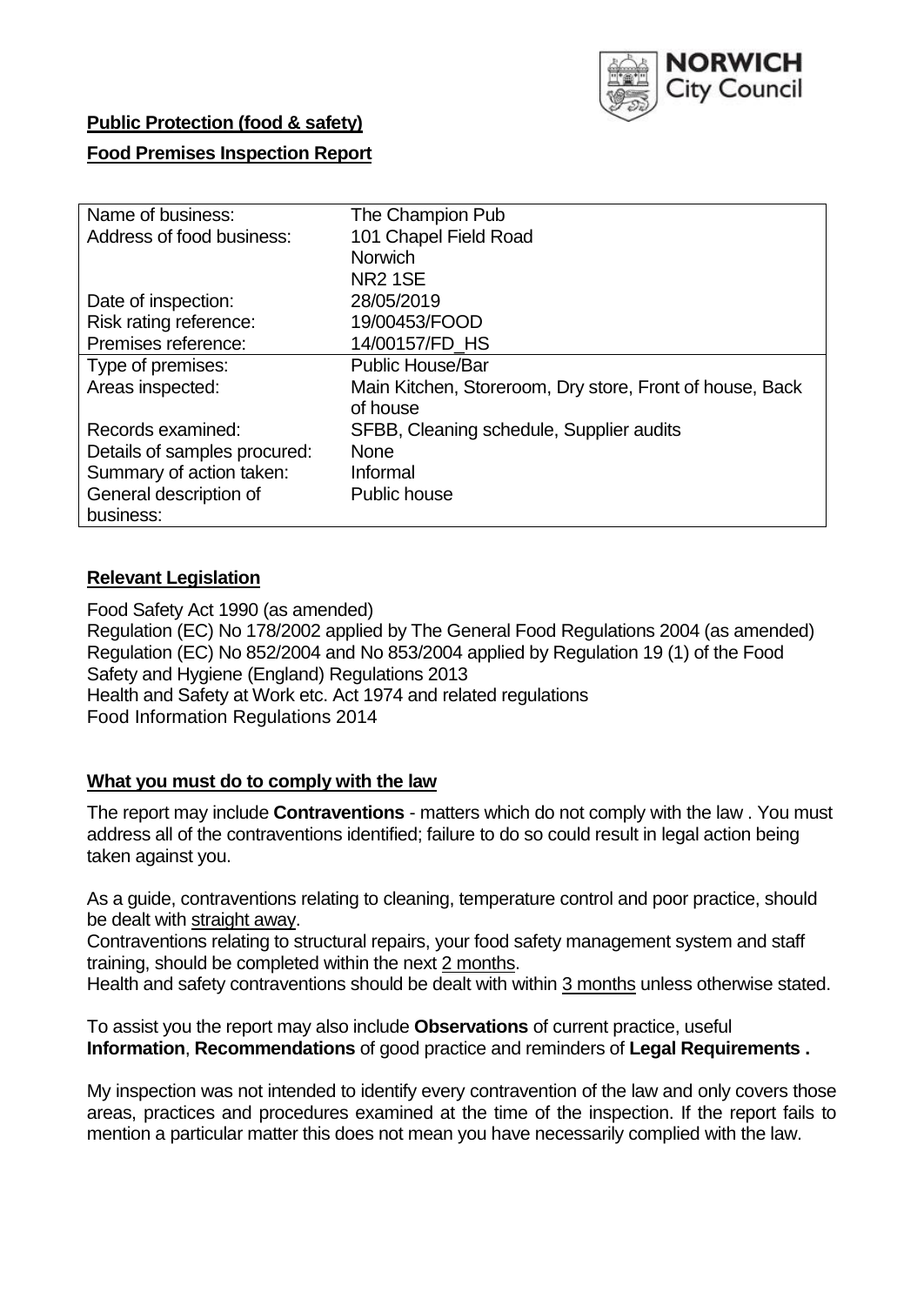# **FOOD SAFETY**

#### **How we calculate your Food Hygiene Rating:**

The food safety section has been divided into the three areas which you are scored against for the hygiene rating: 1. food hygiene and safety procedures, 2. structural requirements and 3. confidence in management/control procedures. Each section begins with a summary of what was observed and the score you have been given. Details of how these scores combine to produce your overall food hygiene rating are shown in the table.

| <b>Compliance Area</b>                     |          |    |          | <b>You Score</b> |                |    |           |                 |          |  |  |
|--------------------------------------------|----------|----|----------|------------------|----------------|----|-----------|-----------------|----------|--|--|
| Food Hygiene and Safety                    |          |    |          | $\Omega$         | 5              | 10 | 15        | 20              | 25       |  |  |
| <b>Structure and Cleaning</b>              |          |    |          | $\Omega$         | 5              | 10 | 15        | 20              | 25       |  |  |
| Confidence in management & control systems |          |    | $\Omega$ | 5 <sup>5</sup>   | 10             | 15 | 20        | 30 <sup>°</sup> |          |  |  |
|                                            |          |    |          |                  |                |    |           |                 |          |  |  |
| <b>Your Total score</b>                    | $0 - 15$ | 20 |          | $25 - 30$        | $35 - 40$      |    | $45 - 50$ |                 | > 50     |  |  |
| <b>Your Worst score</b>                    | 5        | 10 |          | 10               | 15             |    | 20        |                 |          |  |  |
|                                            |          |    |          |                  |                |    |           |                 |          |  |  |
| <b>Your Rating is</b>                      | 5        | 4  |          | 3                | $\overline{2}$ |    |           |                 | $\Omega$ |  |  |

Your Food Hygiene Rating is 3 - a generally satisfactory standard

## **1. Food Hygiene and Safety**

Food hygiene standards are high. You demonstrated a very good standard of compliance with legal requirements. You have safe food handling practices and procedures and all the necessary control measures to prevent cross-contamination are in place. Some minor contraventions require your attention. **(Score 5)**

000300

### Contamination risks

**Recommendation** Provide separate equipment and utensils designated for use with either raw or ready-to-eat foods, which can be easily identified (e.g. colour coded) and stored and washed separately.

 Advised that crockery underneath the WHB were at risk of contamination from water droplets when hand washing, recommend curtain (or similar) applied to cupboard front to prevent cross contamination.

### Poor Practices

**Information** Accidentally, the freezer had been unplugged but the little food there was in it was disposed of by the landlady.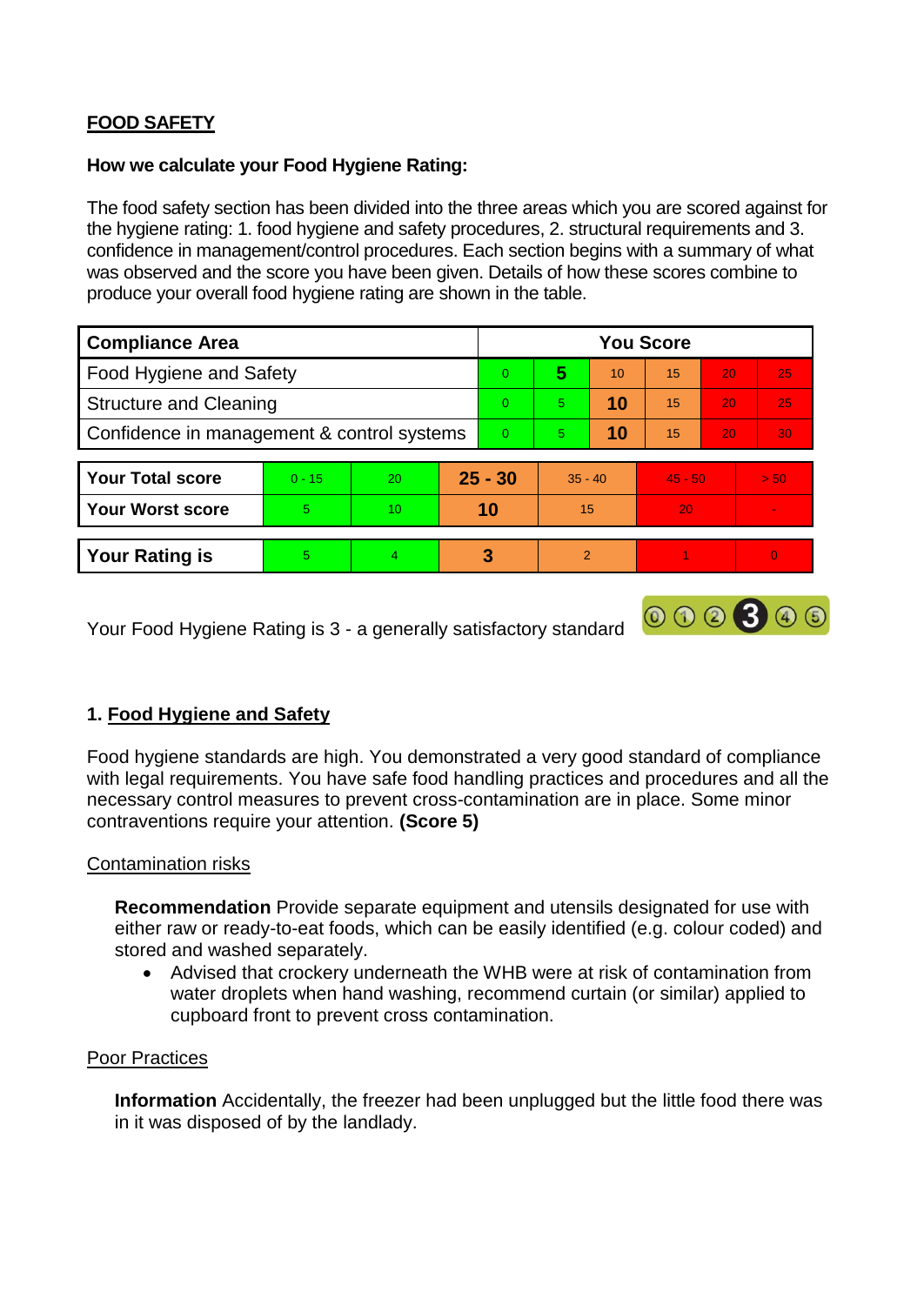### **2. Structure and Cleaning**

The structure facilities and standard of cleaning and maintenance are of a generally satisfactory standard but there are some repairs and/or improvements which are required in order for you to comply with the law. Pest control and waste disposal provisions are adequate. The contraventions require your attention; although not critical to food safety they may become so if not addressed. **(Score 10)**

#### Cleaning of Structure

**Observation** The kitchen is looking tired and in need of refurbishment, hygiene standards are generally good but could be improved by a better facilitating kitchen. Space is very limit in the kitchen and not planned out, refurbishing the kitchen would improve storage and working space and also possibly allow for other equipment such as a dishwasher etc.

### Cleaning Chemicals / Materials / Equipment and Methods

**Observation** I was pleased to see that the premises were kept clean and that your cleaning materials, methods and equipment were able to minimise the spread of harmful bacteria between surfaces.

#### **Maintenance**

**Observation** Maintained as much as able but kitchen and food areas in need of refurbishment

#### Facilities and Structural provision

**Contravention** The following facilities were inadequate and must be improved:

- Inadequate work-top space
- Insufficient or poorly sited wash hand basins
- Poor separation of raw and ready to eat food preparation
- Insufficient storage space
- The ventilation was inadequate
- The layout of the premises is poor and inhibits the staffs ability to prepare food safely or clean adequately

### Pest Control

**Contravention** There is evidence of pest activity on the premises:

Flying insects - provide Insectecutor ot similar method to remove flying pests.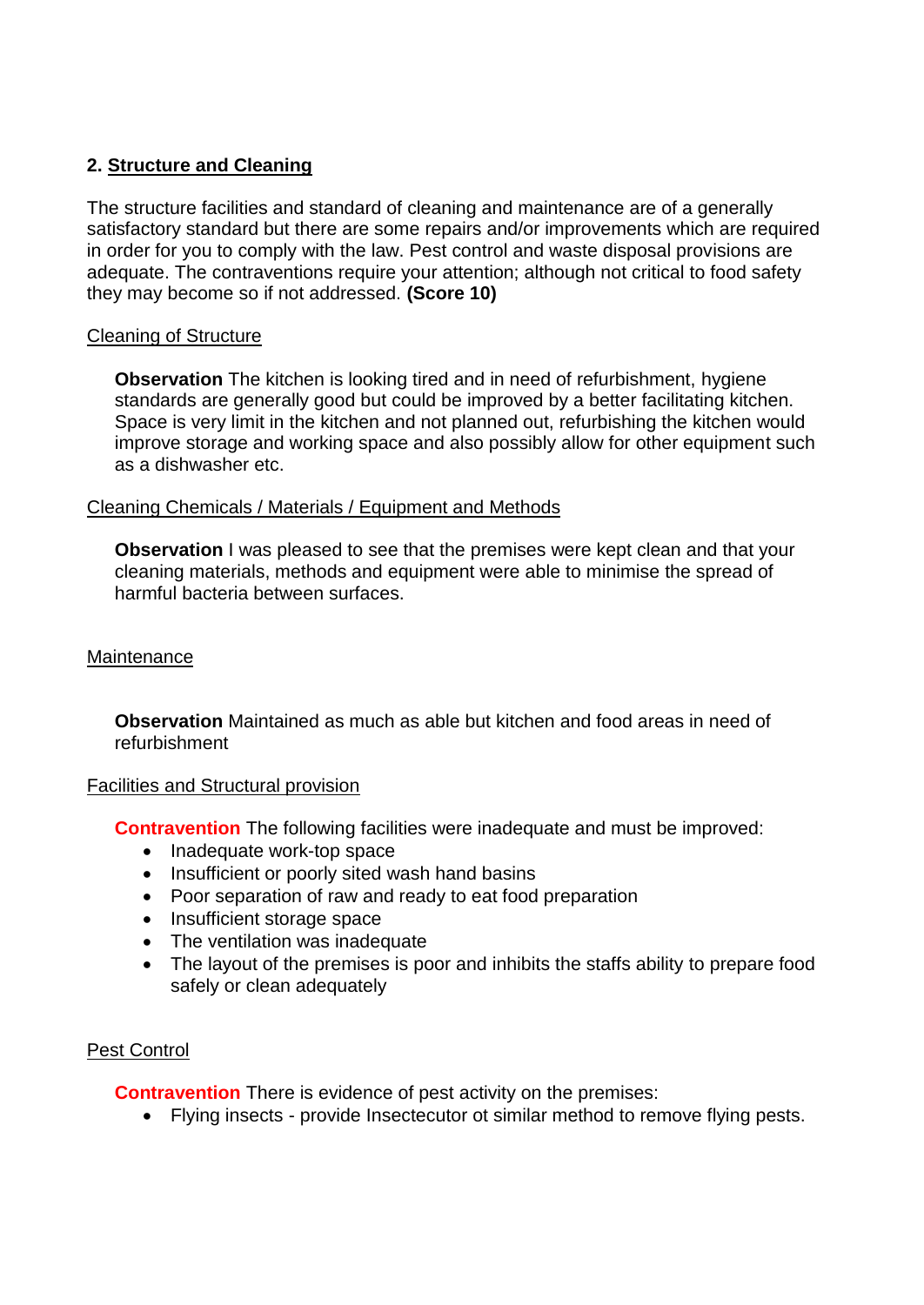## **3. Confidence in Management**

There are generally satisfactory food safety controls in place although there is evidence of some non-compliance with the law. All the significant food hazards are understood and controls are in place. Your records are appropriate and generally maintained but some deficiencies were identified. You are progressing towards a written food safety management system. The contraventions require your attention; although not critical to food safety they may become so if not addressed. **(Score 10)**

#### Type of Food Safety Management System Required

**Recommendation** MyHACCP is a free web tool that will guide you through the process of developing a food safety management system based on Hazard Analysis and Critical Control Point (HACCP) www.myhaccp.food.gov.uk

### Food Hazard Identification and Control

**Contravention** The following SAFE METHODS are missing from your Safer Food Better Business pack:

- Cross-contamination
- Cleaning
- Chilling
- Cooking

### Proving Your Arrangements are Working Well

**Contravention** You are not working to the following safe methods in your SFBB pack::

- Daily Diary
- 4-weekly checks
- chilling down hot food / freezing / defrosting
- cross contamination/ physical or chemical contamiation
- food allergies

### **Traceability**

**Observation** Your records were such that food could easily be traced back to its supplier.

### **Allergens**

**Contravention** You are failing to manage allergens properly:

- You have not identified the allergens present in the food you prepare
- You do not have a system for informing customers about the presence of